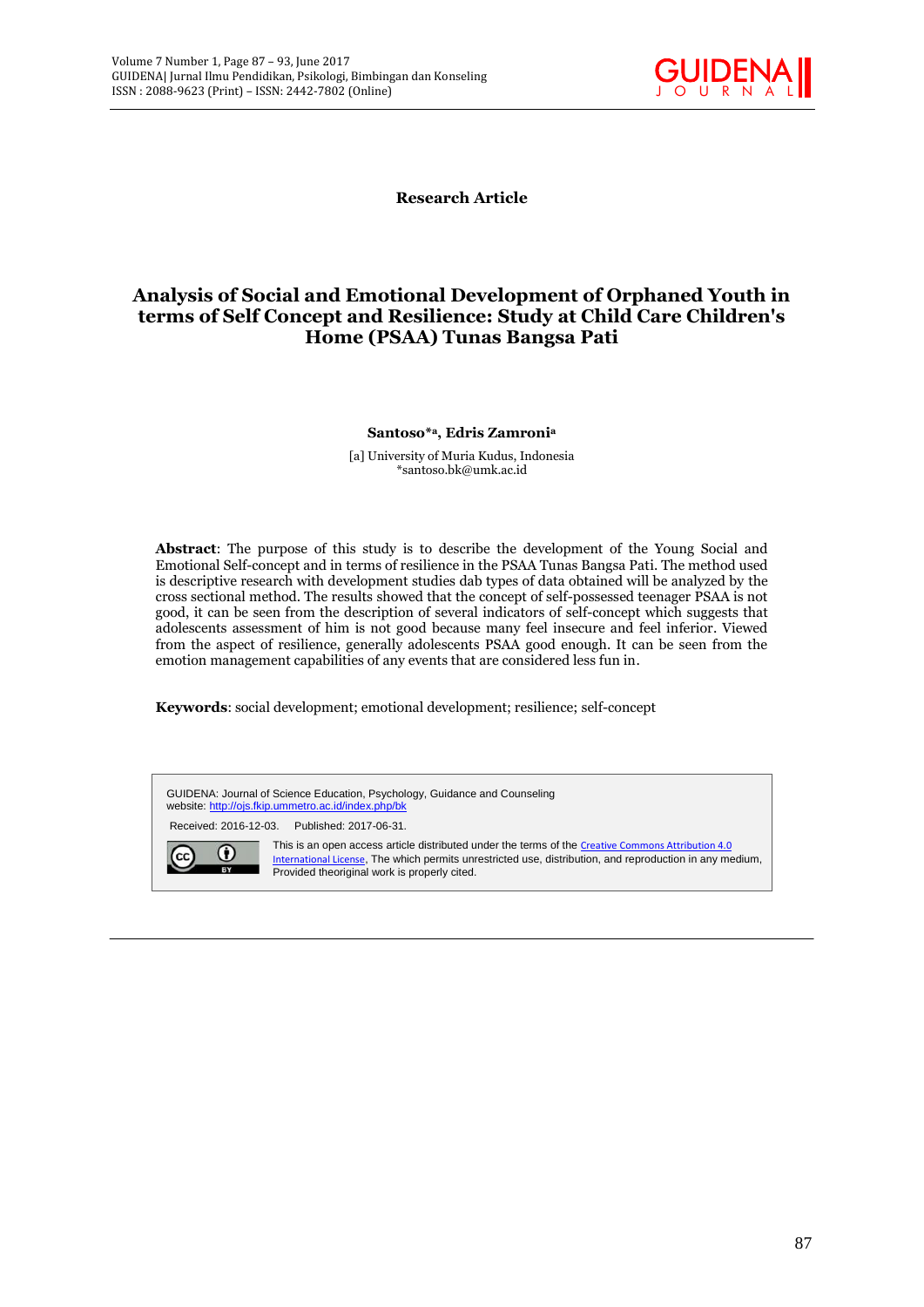### **INTRODUCTION**

Growth is a process through which a person during his development. In connection with the development of youth, we need to hormones realize that the process of development that happens through experience in learning. Parents, teachers, and other educators who are responsible for adolescent development tasks need to understand child development and how emotions to serve children who are experiencing growth. Moreover, issues related to the social development of adolescents is a matter that needs to be understood by both teachers and influence people in charge of educating adolescents, because of social development is very important for personal development and learning achievement adolescence.

Teens are developing wellis a task that must be mastered is the development of relationships with peers or with adults other than teachers and parents. Teenagers can perform optimally in the study if he is accepted and admired in his peer group and be able to solve social problems as well as adults, especially parents and other adults. Juvenile social behavior is influenced by various factors such as peers, parents, siblings, teachers, cognitive development, and self-concept. Therefore, in this paper, we will discuss the social development of adolescents.

In addition to social development, children also experience emotional development into adolescence. Emotional development in adolescents is marked by unstable emotions and tumultuous. At this time the mood (mood) can change very quickly. Research in Chicago by Mihalyi and Reed Larson (1984) found that the average teenager requires only 45 minutes for the change of mood "extraordinarily pleased" to "exceptional sad", while adults take several hours for the same thing. These emotional changes closely related to the maturity of hormones that occurs in adolescents. Emotional stress arising from the physical changes that occur rapidly and widely during puberty.

Emotional development in adolescents is marked by unstable emotions and tumultuous. At this time the mood (mood) can change very quickly. Research in Chicago by Mihalyi and Reed Larson (1984) found that the average teenager requires only 45 minutes for the change of mood "extraordinarily pleased" to "exceptional sad", while adults take several hours for the same thing. These emotional changes closely related to the maturity of that occurs in adolescents. Emotional stress arising from a change of physical rapid and extensive that occur during puberty.

A number of studies on adolescent show that their emotional development depends on the maturity factors and learning factors. Maturity and learning are closely intertwined with one another to the emotional development. Intellectual development results in the ability to understand the meaning of that previously did not understand where it creates an emotional focus on a single object. The ability to recall also affects the emotional reaction. And it causes children to become reactive to stimuli that previously did not affect them at a younger age. Learning activities also support the emotional development. This context embraces opportunities for environmental influence in affecting the social and emotional development of the individual.

Some of the things that support the social and emotional development are the concept of self and resilience. The concept of self is all ideas, thoughts, beliefs and individual establishments known about him and affect individuals in their dealings with others. The concept of self is our mental computer operating system. The concept of self determine our performance. Level of self concept determines the level of achievement of life. The concept of self in adolescents generally still unstable. Usually, they assess their personality in accordance with the desire of the groups in which they are located, they still rely on the peer group. time adolescence is a stage of transition from childhood to adulthood is marked by changes both in terms of physical, social and psychological. Such changes lead to the attempt to discover the identity or identity. Efforts to find the identity associated with how teens to show himself. They want to be recognized as part of the teen community in general and specifically part of their peer group. The recognition for the sake of teenagers is often willing to make efforts though perhaps it is not something that is necessary or useful to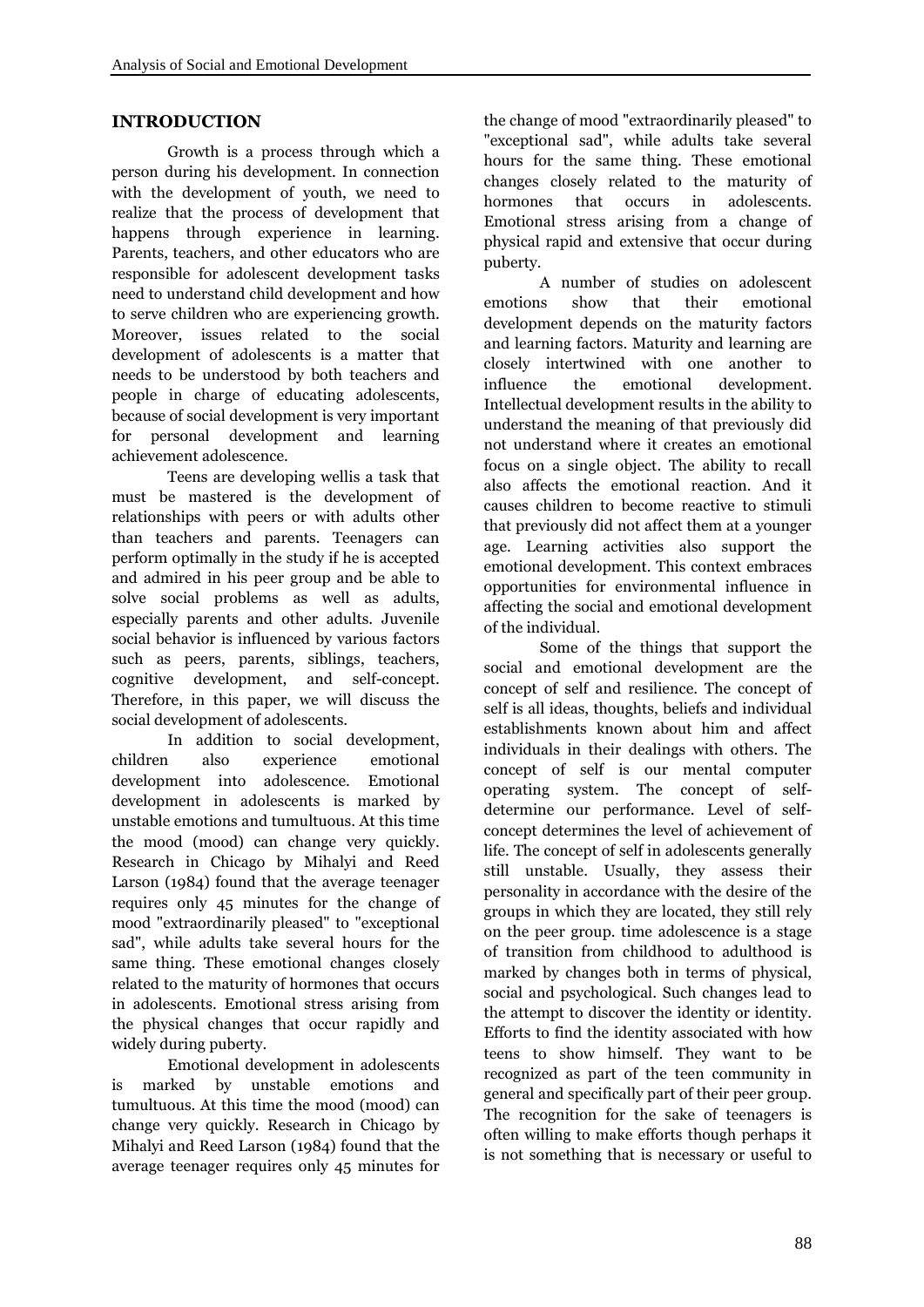them when viewed from the glass eyes of a parent or other adult.

While Resilience is the capacity of one's own humane and useful to address, strengthen itself or even change unpleasant living conditions (traumatic) becomes a natural thing to overcome (Juke, 2003: 63). In the difficult living conditions, as now, people are often faced with various obstacles which may not be circumvented. In other words, individuals are often faced with a variety of events and the harsh reality that they do not really want. People who have the good resilience to understand that failure is not the end of everything. They do not feel embarrassed if unsuccessful. Peoplewith high resilience capable of taking wisdom behind the failure, and they use the experience to build the ideals higher. They are not the type to search the danger, but they do not easily escape when at risk or face dangerous situations (Reivich and Shatte, 2002: 4).

Child development is still a health problem with a fairly high incidence. research in the United States showed that 13% of children experiencing developmental problems, one in Indonesia, while as mall-scale study conducted in Bandung Regency showed 19% children experiencing developmental problems. 2 Detecting problems early development is a challenge for health workers, especially for pediatricians.

Ministry of Health in collaboration with the Indonesian Pediatric Association or IDAI has compiled questionnaires pre instruments- development (KPSP) and questionnaires emotional mental problems (KMME) for the early detection of children's growth schedule routine detection performed every 6 months in children aged 36-72 months. In the instrument, there is a division on schedule according to the stages of child development are age 36-48 months, 48-60 months and 60-72 months. 3 The influence of the environment and the mental health of parents on child development is very large, the state of a child can not be cared for by parents is needed orphanage who is responsible for fulfilling the fulfillment of their rights. Several studies have been conducted to ascertain the developmental and emotional problems in children who live with their parents or living in orphanages, as research by Kahn that show emotional and behavioral difficulties of children who were raised by parents who have mental problems. Adopted children, showing growth retardation and language and cognitive abilities are relatively lower.

Interaction with how to play very important because 25% of children's daily activity is playing. Research has been done in an orphanage in European countries and the United States showed that only 27-53% of the time play was conducted with caregivers. Another study stated very important interaction and play for 90 minutes each day (describes the use of toys, singing along, talking with kids) to improve child development. Studies comparing developmental problems as well as the factors that influence the development of mental and emotional problems with qualitative methods in children reared in orphanages.

Developments that occurred during the child gets care at home is different from what happened under the care of the biological parents. At least when viewed from upbringing and environment-forming and which affect learning, will affect the formation and development of the social and emotionalteens. Well, when viewed from the aspect of self concept and of resilience. It is also possible for foster children in the Child Care Social Institution (PSAA) Tunas Bangsa Pati.

## **METHOD**

Referring to the purpose of the study is to determine the Social and Emotional Development of Adolescent Orphanage Judging from Self Concept and Resilience In Foster Citizens Social Orphan Children (PSAA) Tunas Bangsa Pati, this study used qualitative descriptive models. This study used qualitative methods are used in an integrated and mutually supportive. A qualitative approach was used to provide an overview of the Social and Emotional Development of Adolescent Orphanage Judging from Self Concept and Resilience In Foster Citizens Social Orphan Children (PSAA) Tunas Bangsa Pati.

Descriptive analysis methods implemented to describe a systematic, factual, accurate, about the facts and the properties associated with the substance of the research. In this case carried out to analyze the Social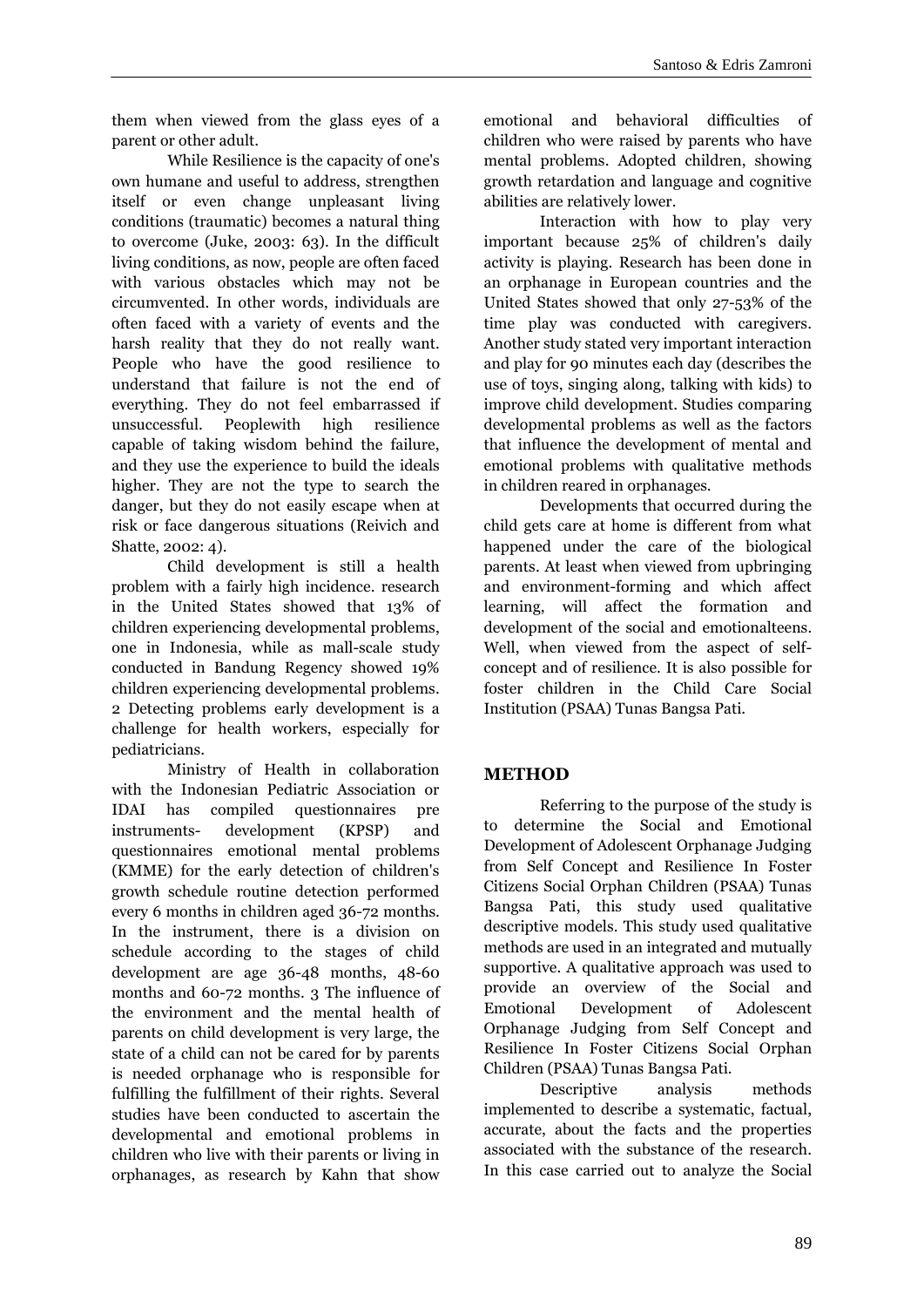and Emotional Development of Adolescent Orphanage Judging from Self Concept and Resilience In Foster Citizens Social Orphan Children (PSAA) Tunas Bangsa Pati. The analytical method used based on development studies. Research conducted to obtain reliable information about how the properties of children at different ages, how their differences in the levels of that age, and how they grow and develop. This is usually done by the method of longitudinal and cross-sectional method.

The cross-sectional method more done than the longitudinal study because it is simpler and cheaper. In a cross-sectional study, the researchers only observed phenomena at one point in time. In the exploratory study, descriptive, or, cross-sectional study was able to explain the relationship of one variable with another variable in the population studied, testedthe function of a model or hypothesis formulation and the degree of difference between the sampling group at one point in time.

## **RESULT AND DISCUSSION**

Subject observations totaling 3 teenagers who represent the characteristics of the age levels 14, 15 and 16 years of age or class X, XI and XII secondary school. The boys are the initials SJ, AAR, and NRW. Observations were made to determine the three aspects of social development emotional juvenile, adolescent resilience, and adolescent self concept. The observed indicators are as follows:

#### **Social and Emotional development Teens**

Aspects of social and emotional development of adolescents who were observed were as follows:

- a. The ability to understand others
- b. Have a tendency to establish relationships with others
- c. Love to hang out in groups
- d. Having conformity in touch with peers
- e. Tend many moody and predictable
- f. Vulgarian to cover the shortfall in terms of confidence
- g. Anger is common
- h. Tend not tolerant of others and wanted to always win themselves
- i. Start observing their parents and their teachers objectively
- j. Have a tendency to rebel
- k. Many teenagers in conflict with their parents
- l. Often daydream, think about their future

#### **resilience Youth**

Aspects of adolescent resilience observed were as follows:

- a. The ability to regulate emotions (emotion regulation),
- b. Ability to control impulse (impulse control),
- c. An optimistic attitude in every respect
- d. Being able to analyze the cause of an incident
- e. Being able to analyze the result of a behavior
- f. Empathy in the neighborhood
- g. Self-efficacy (self-efficacy)
- h. The mindset that reaches the future / think about the future (Reaching out)

#### **Adolescent Self Concept**

Aspects of self-concept were observed in this study are as follows:

- a. Feel unsure or believe to cope with her problems.
- b. Feel equal to others (not to feel inferior or arrogant in dealing others).
- c. Can praise others naturally.
- d. Able to repair itself if it fails.
- e. Have concern for the interests of others.
- f. Do not want to be criticizing other people, like angry when criticized.
- g. Like praise others.
- h. Like disparaging or criticizing others.
- i. Feeling unwelcome, rejected or not considered anyone else, so it is less able to close the friends.
- j. Being pessimistic about the competence such as the desire to compete with others in making achievements

The observations on the subject acquired a conclusion as follows:

### **Social and emotional development of adolescents**

Some psychological barriers found mainly related to the social development of emotional teenagers. The significant behavioral tendency of students to be alone and quiet and tend to withdraw from social surroundings, especially at school. Also found students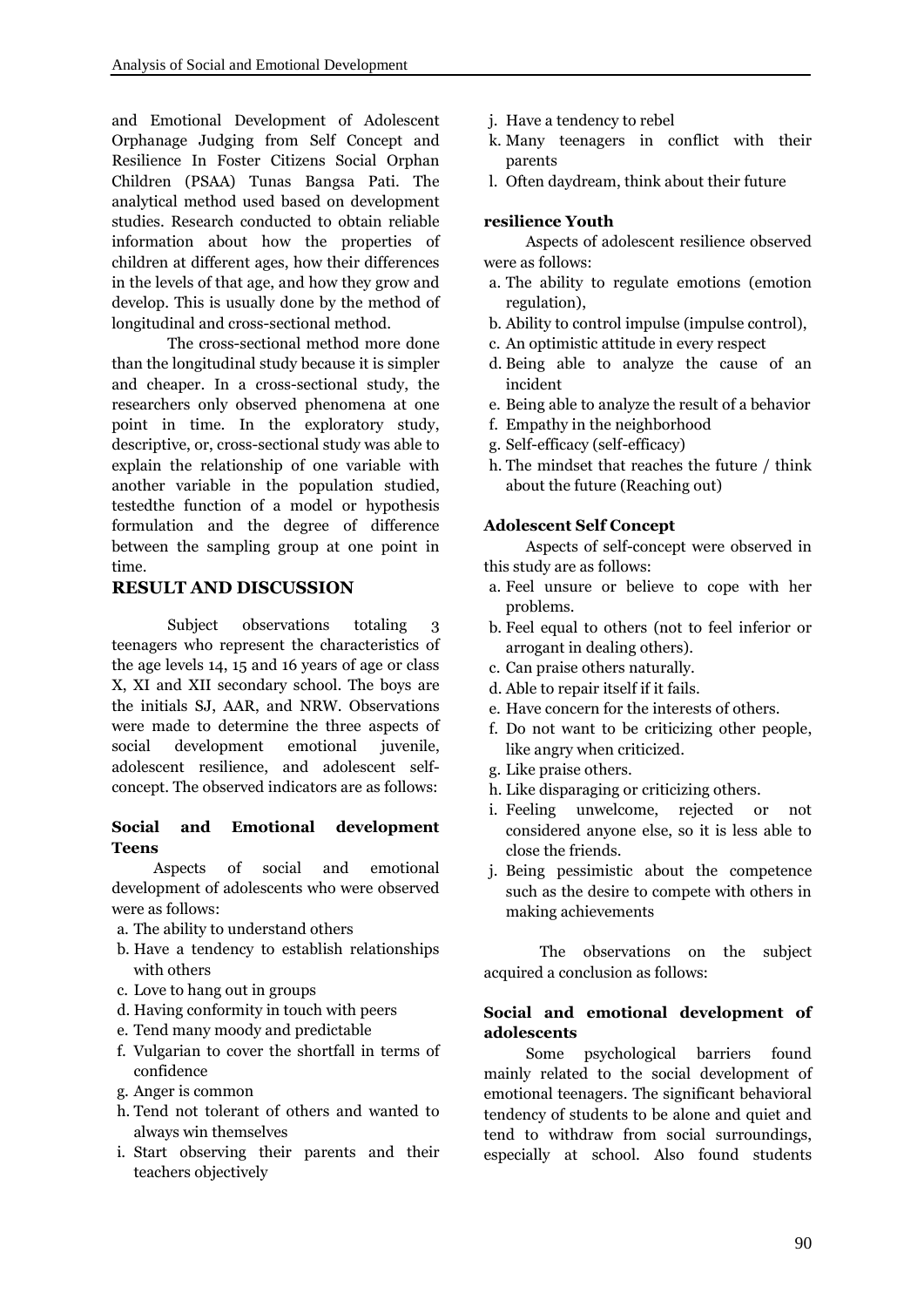symptoms often moody when asked what his future plans.

### **resilience teen**

The average teenager who observed lack good emotional control so easily clouded when she got problems especially personal attack. In addition, they are also less able to analyze what causes teens experiencing this problem and how to solve it. However, they are prone to accept criticism even if such criticism is sometimes hurt their feelings.

## **Adolescent self-concept**

The results showed inferior attitude is very pronounced if the student is in school. Low self-esteem is very thick seen from the way the students hanging out at school. The confidence of the subject is also seen very low. Besides teenagers also looks pessimistic when asked about the future.

Emotional development in adolescents is marked by unstable emotions and tumultuous. At this time the mood (mood) can change very quickly. Research in Chicago by Mihalyi and Reed Larson (1984) found that the average teenager requires only 45 minutes for the change of mood "extraordinarily pleased" to "exceptional sad", while adults take several hours for the same thing. These emotional changes closely related to the maturity of hormones that occurs in adolescents. Emotional stress arising from a change of physical rapid and extensive that occur during puberty.

A number of studies on adolescent emotions show that their emotional development depends on the maturity factors and learning factors. Maturity and learning are closely intertwined with one another to influence the emotional development. Intellectual development results in the ability to understand the meaning of that previously did not understand where it creates an emotional focus on a single object. The ability to recall also affects the emotional reaction. And it causes children to become reactive to stimuli that previously did not affect them at a younger age. Learning activities also support the emotional development. This context embraces opportunities for environmental influence in affecting the social and emotional development of the individual.

Some of the things that support the social and emotional development are the concept of self and resilience. The concept of self is all ideas, thoughts, beliefs and individual establishments known about him andaffect the individual in dealing with others. The concept of self is our mental computer operating system. The concept of self-determine our performance. Level of self-concept determines the level of achievement of life. The concept of self in adolescents generally still unstable. Usually, they assess their personality in accordance with the desire of the groups in which they are located, they still rely on the peer group. Adolescence is a stage of transition from childhood to adulthood is marked by changes both in terms of physical, social and psychological. Such changes lead to the attempt to discover the identity or identity. Efforts to find the identity associated with how teens to show himself. They want to be recognized as part of the teen community in general and specifically part of their peer group.

Adolescence is traditionally regarded as a period of "storm and stress", a period in which the emotional tension rising as a result of changes and glands. emotion especially for boys and girls under social pressure and face new conditions, whereas during childhood he was less prepared to deal with the circumstances. Not all adolescents experience a period of storm and stress. But it is also true when most teens experience instability from time to time as a consequence of the effort of adjustment to the new behavior patterns and new social expectations. (Hurlock, 2002: 213). Basically, adolescence is a critical period for the formation of personality. crimes, including abuse of drugs/narcotics and sexual behavior.

Resilience is the capacity of one's own humane and useful for face, strengthen themselves or even change unpleasant living conditions (traumatic) becomes a natural thing to overcome (Juke, 2003: 63). In the difficult living conditions, as now, people are often faced with various obstacles which may not be circumvented. In other words, individuals are often faced with a variety of events and the harsh reality that they do not really want. People who have the good resilience to understand that failure is not the end of everything. They do not feel embarrassed if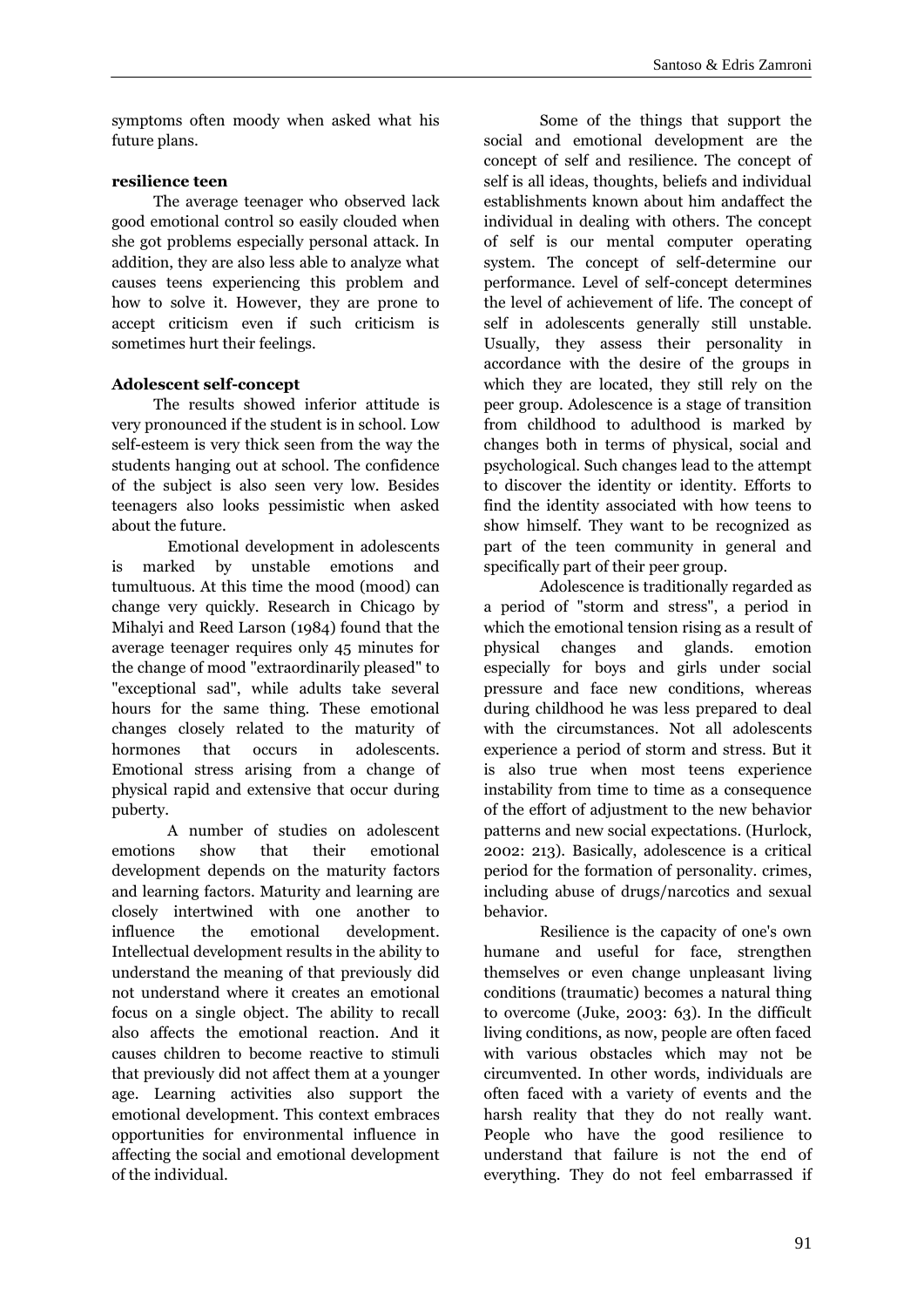unsuccessful. People who were able to take the wisdom behind the resilience of failure, and they use the experience to build the ideals higher. They are not the type of search hazards,

Child development is still a health problem with a fairly high incidence. research in the United States showed that 13% of children experiencing developmental problems, one in Indonesia, while as mall-scale study conducted in Bandung Regency showed 19% children experiencing developmental problems. 2 Detecting problems early development is a empathy, challenge for health workers, especially for pediatricians.

Assessment of the self is the extent to which individuals like themselves. The results of self-assessment are referred to as self esteem. The greater the discrepancy between knowledge and expectations of lower self esteem (Rogers 1959, Higgins et al, 1985, in Calhoun, JF, 2002). The concept of self is a reflection of what the individual point of view within the individual's own (Patton, 2002). The concept itself is a stable organization and character composed of perception - the perception that seems for the individuals concerned as fundamental.

Of the opinion that the concept of self can be concluded that the views of the individual against himself, which is very consistent and fundamental as the foundation of the individual to interact with others. If the self-concept is less good in peopleitself or lack of confidence, it can make people less able to control me in the association. Likewise, if individuals feel confident with its potential, then the person will be accepted socially.

In the context of social and emotional development, resilience and adolescent self concept is one of the parameters that can be used to measure the extent to which social and emotional development of individuals can develop properly or not. The self-concept shows the attitude of an individual to judge for itself, including in terms of idealism about what should be owned by him, a picture of how infuture and self-confidence to face life events. This includes on how her abilities in a relationship or interact with the surrounding environment. How people judge herself, between social life with the surrounding environment.

In another aspect, the resilience will reflect how much a person's emotional maturity to deal with situations that are not always pleasant in his personal life. resiliencesomeone will show how much the ability of individuals in the face of unpleasant events, the ability to control and regulate their emotions, controlling impulses which tend to be destructive, optimism for the events that critically, analyze the causes and consequences of an event experienced, positive attitudes such as sympathy and respect, selfconfidence and constructive mindset to build a future that is a reflection of a person's emotional maturity.

PSAA research results indicate that the influence one's development environment that can affect the level of resilience and self-concept that is owned by someone, contributing to the impact on a person's social and emotional development. In other words, a good environment one's progress in creating a situation to develop, resilience andself-concept will develop well so that also affects a person's social and emotional development. Flexible power, mindset and a good self-concept reflect the extent to which individuals develop well socially interact with the surrounding environment as well as the extent to which individuals develop properly manage your emotions when faced with events that are not always fun in one's life.

# **CONCLUSION**

Based on the research results through observation and discussion presented, it can be concluded that in general, the concept of self possessed teenager PSAA is not good, it can be seen from the description of several indicators of self-concept which suggests that assessment of adolescents about her poorly because many feel insecure and feel inferior. In terms ofresilience aspect, in general, pretty good PSAA teenagers. It can be seen from the emotion management capabilities of any events that are considered less fun in. So overall it can be concluded that the development of adolescent PSAA unfavorable social and emotional development PSAA good enough if the terms of the concept of self and resilience.